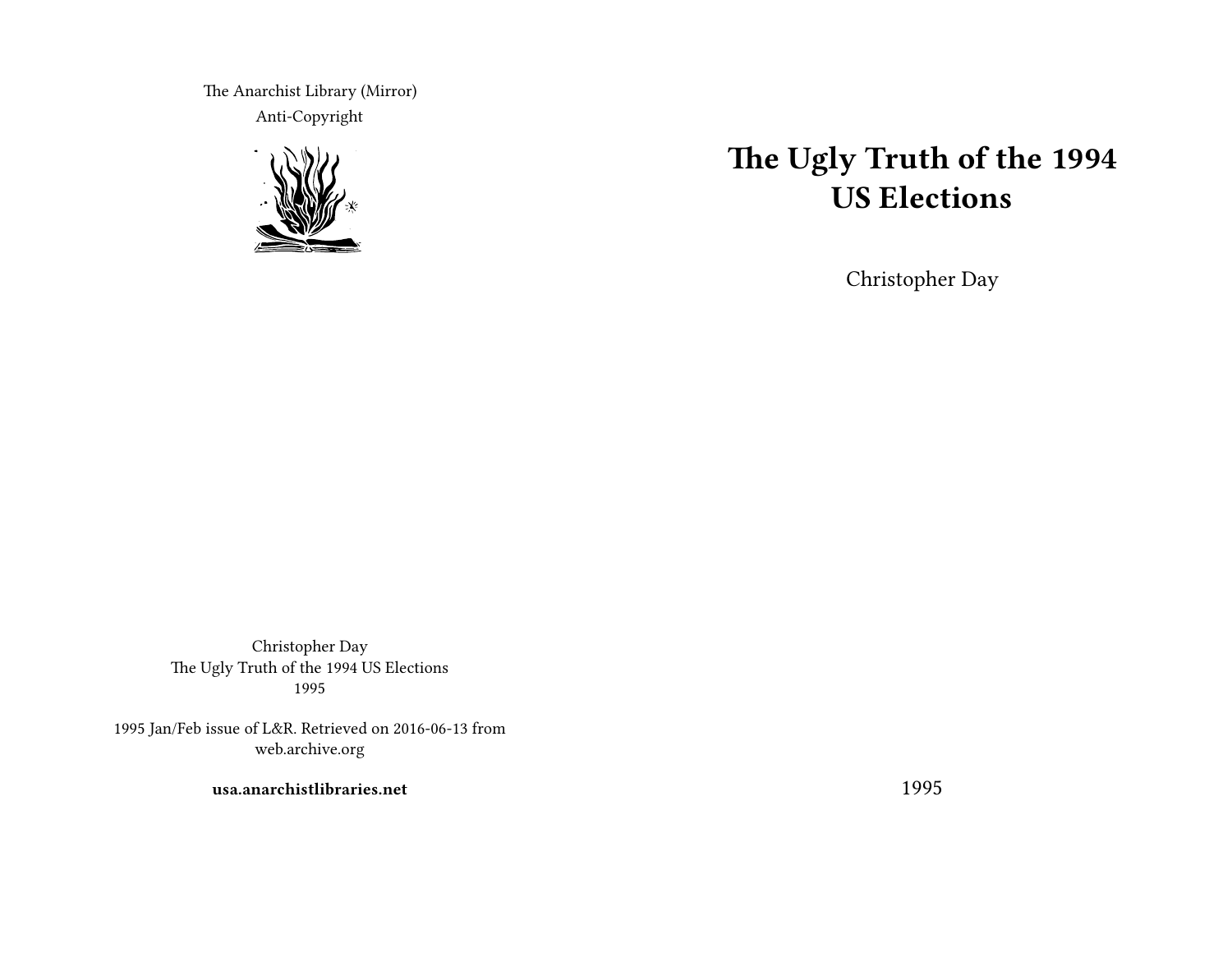Africa was in the midst of a dramatic process of decolonization. The sit-in movement they sparked developed into a broader movement for Black liberation, and inspired a number of other movements of the 1960s, but it did so in the context of the international struggles—in Algeria, in Viet Nam, in Latin America of that period. If there is a single feature that defines the new world order, that defines capitalist restructuring, it is that it is a global process. No movement can hope to challenge the new world order if it confines itself within the borders of a single nation-state. Any effective movement must be international in scope. This presents new questions for radical activists that we will have to answer. But the crucial thing is that we must begin the process of building the international movement by laying the foundations of international solidarity today. Every time a strike or a food riot rocks the capital of another country, we need to get into the streets to say we are with those who are defying the new world order everywhere. We need to engage in such actions not only to support movements elsewhere, but to make them examples of what we might do here.

The situation that confronts us is that of building a new radical movement attuned to the new realities, the next left. How we respond to the elections is an indication of whether or not we have the vision to see the possibilities that these new realit ies create. The elections have plunged many into despair. But they have also pushed many people to the breaking point, to the point where they ask "if not me, who? if not now, when?" We must be ready to seize on the opportunities to transform such individ ual sparks of resistance into a firestorm that will burn away the rotten structures of the old world and clear the ground for the creation of the new.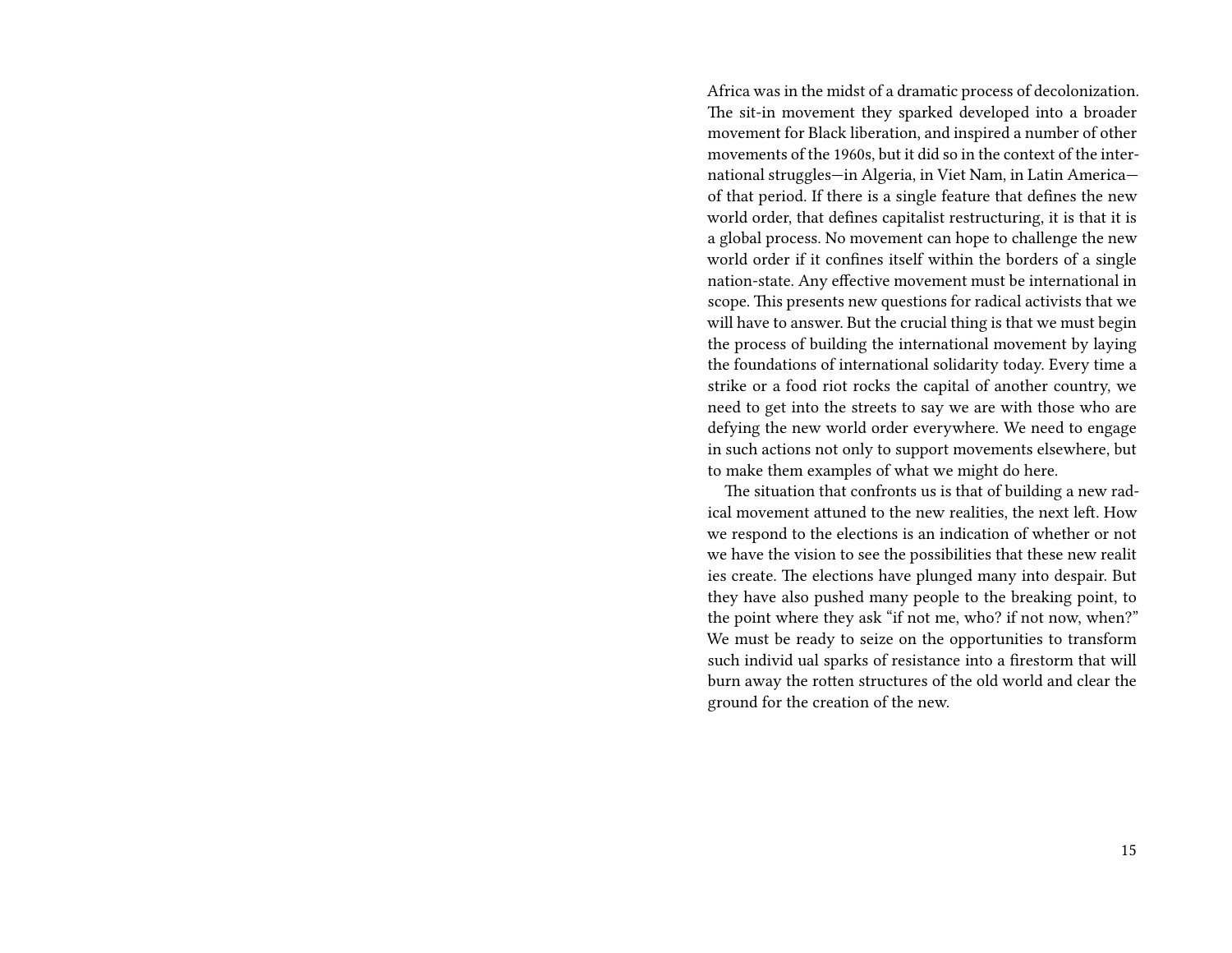these people could be energized to do so, they might have some sor t of marginal impact on the next set of elections, knocking on doors for liberal Democrats. Our energies are much better spent trying to find ways to ignite and participate in struggles of resistance to the agenda of the ruling elite. There is the potenti al for such struggles everywhere. Each attack on the poor in the form of cutbacks, layoffs, or police repression needs to be met with defiance.

In Feb., 1960, four Black students went into Woolworth's in Greensboro, N.C., sat down at the counter, and asked to be served. At some point an action will be taken that seems to express particularly clearly not just our contempt for the existing syste m but the possibility of a better world. We can try to guess in advance what that action will be, but we will know it by how it captures the imaginations of those who were until that moment hopeless. We must seize on that action, repeat it a thousand time s in every community, and elaborate it into a movement.

While we are doing this, while we are waiting for the spark that sets off the explosion, we need to be educating ourselves. We need to be studying what is happening right now in the world we live in, and studying the history of previous struggles. We n eed to be attempting to identify where we see the weak points in this system. All this so that when the spark comes, we can identify it. We need to be organizing ourselves. We need to be putting in place the structures of communications, of decision-makin g, and of coordination that will enable us to act decisively when the opportunity arrives.

# **International Solidarity and the Next Left**

When the four students in Greensboro asked for a cup of coffee, they did so less than a year after the collapse of the US-sponsored Batista regime in Cuba, and at a moment when

# **Contents**

| How American "Democracy" Works<br>6              |
|--------------------------------------------------|
| Strategies for Social Control<br>6               |
| The Rise of the Christian Right<br>8             |
| Disaffection on the Left and Right<br>10         |
| 11                                               |
| 11                                               |
| 12<br>Build an Electoral Alternative             |
| 12                                               |
| A Movement of Autonomous Resistance<br>13        |
| International Solidarity and the Next Left<br>14 |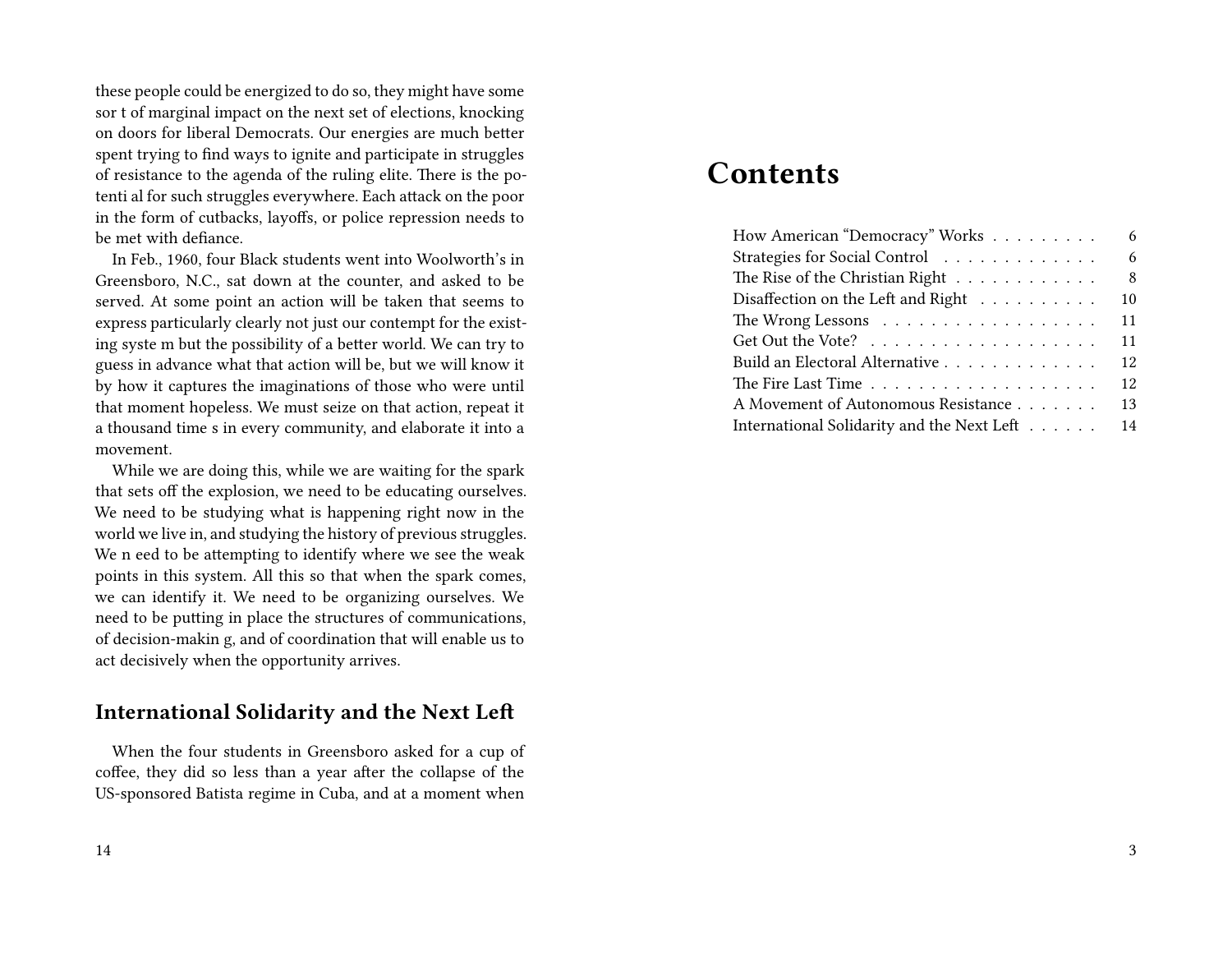None of the current proposals for a third party represent anything like such a dynamic alliance. Rather they represent bitter elements in the old and no-longer-new social movement bureaucracies who have been discarded by the Democrats as they have reve aled their irrelevance to the politics of the new world order. For a third party to succeed it must have a vision of a new society that it is able to convince people is worth fighting for, and it must represent new forces within society that have been exc luded from power and who are determined to reorganize society. That is to say that before there can be such a party there must be a movement. If such a movement exists, it may or may not set out to form a third party. (The creation of the Republican Party can be seen as an effort by Northern capital to prevent the more militant abolitionists from attempting to ignite a slave insurrection.) But to try to build such a party without a movement is like buying a computer with a fancy monitor and printer but no processor, hard drive or RAM. It might look nice, but it won't do shit.

The Los Angeles rebellion suggests that we are not so far off from 1860. There are contradictions in US society that are potentially as explosive as those that set off the Civil War. But if radical activists want to tap those contradictions, we should not squander our paltry resources trying to build a third party when there is no movement.

#### **A Movement of Autonomous Resistance**

For all intents and purposes, there is no left in the US. There is a very thin layer of radical activists, the great majority of whom are demoralized often to the point of inactivity, that supports a handful of weak projects and a couple of dozen tiny sects. There is a larger collection of people associated with the various social movements and the struggles of particular communities. Demoralization among this group is also high. If all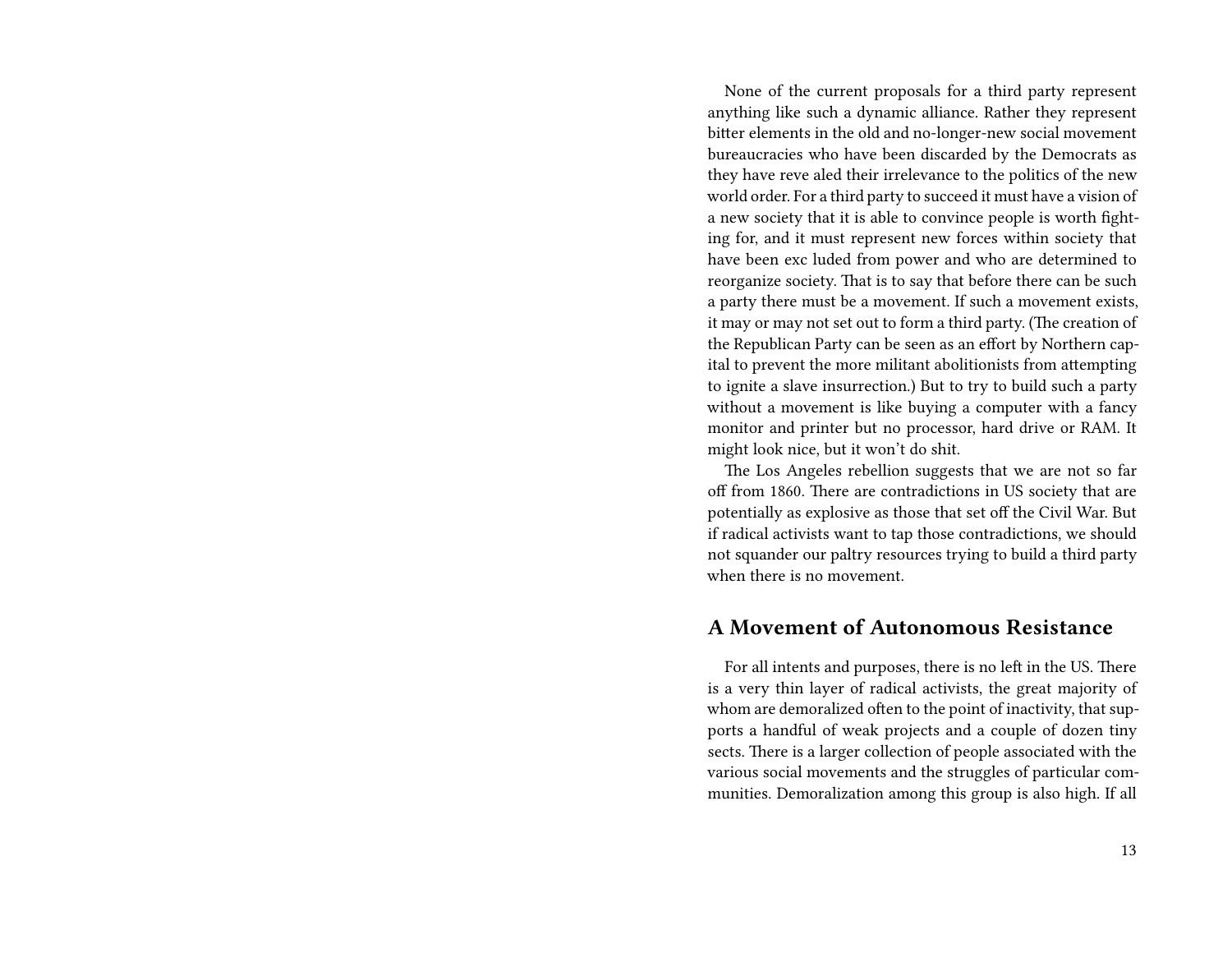bility of political activists to propose a plan of action that stops the meat grinder.

# **Build an Electoral Alternative**

One plan of action that many are likely to propose is to build a third party that will fight for the interests of the oppressed in this society. There are already several efforts underway in this direction. There is the vaguely defined New Party, there are the Greens, who have been waging local electoral efforts with varying degrees of success, there are the Labor Party Advocates, who are fighting for the unions to establish a third party. There are different ideas about how such an effort will lead to real change. Some people believe that such a party might be able to drag the Democrats to the left by denying them the margin of victory. Others believe that it is possible that such a party might capture the majority of Democrats, unite them with the cu rrently disenfranchised, replacing the Democratic Party, and actually winning and becoming the governing party. Both of these could be called strategies of realignment—by creating a third party we can force the realignment of politics in the US.

# **The Fire Last Time**

The last time this actually happened was 1860, when the Republican Party, with the support of the movement to abolish slavery, rose to power and the country was propelled into civil war. The Republicans were successful because they united the new class of industrial capitalists in the North, the landless poor who wanted to see the West opened up to small farmers instead of slave plantations, and the abolitionists who stood for the radical possibility of a new society.

By now the horrible truth of the 1994 US elections is old news. The Republican Party, increasingly under the leadership of the Christian Right, has won control of both houses of Congress and is aggressively pursuing its agenda. The Republicans have won control of many governorships and state legislatures as well. A 1984ish anti-immigrant ballot initiative won overwhelming approval in California.

There have been a number of attempts to interpret these results in ways that simply hide from the truth. The election results were not the result of some sort of mysterious antiincumbency "mood" among the electorate. Not one major race saw the defeat of a Republican incumbent. Reading liberal commentaries on the elections is not unlike listening to the incoherent rationalizations of an alcoholic. Yes, only a fraction of eligible voters voted (but in California, where a controversial ballot initiative resulted in a high voter turnout, the results were the same). And yes, many races were won with small margins of victory (but many were not). The liberals are quick to point out the ways that the legislative process will dull some of the sharpness of the Right's agenda, and that the courts will strike down the more excessive measures (as appears likely in the case of California's Proposition 187).

These sort of high-school civics lessons are being employed to avoid the truth. The cold truth is that the elections were a colossal political victory for the Right and its ugly agenda. The liberals are clinging to the notion that there is some sort of permanent center in US politics and that "excesses" like the 1994 election will correct themselves through the natural functioning of the system: right-wing elected officials will drift to the center, anti-incumbency will replace Republicans with Democra ts next time, and so on. But that is not how the system actually works.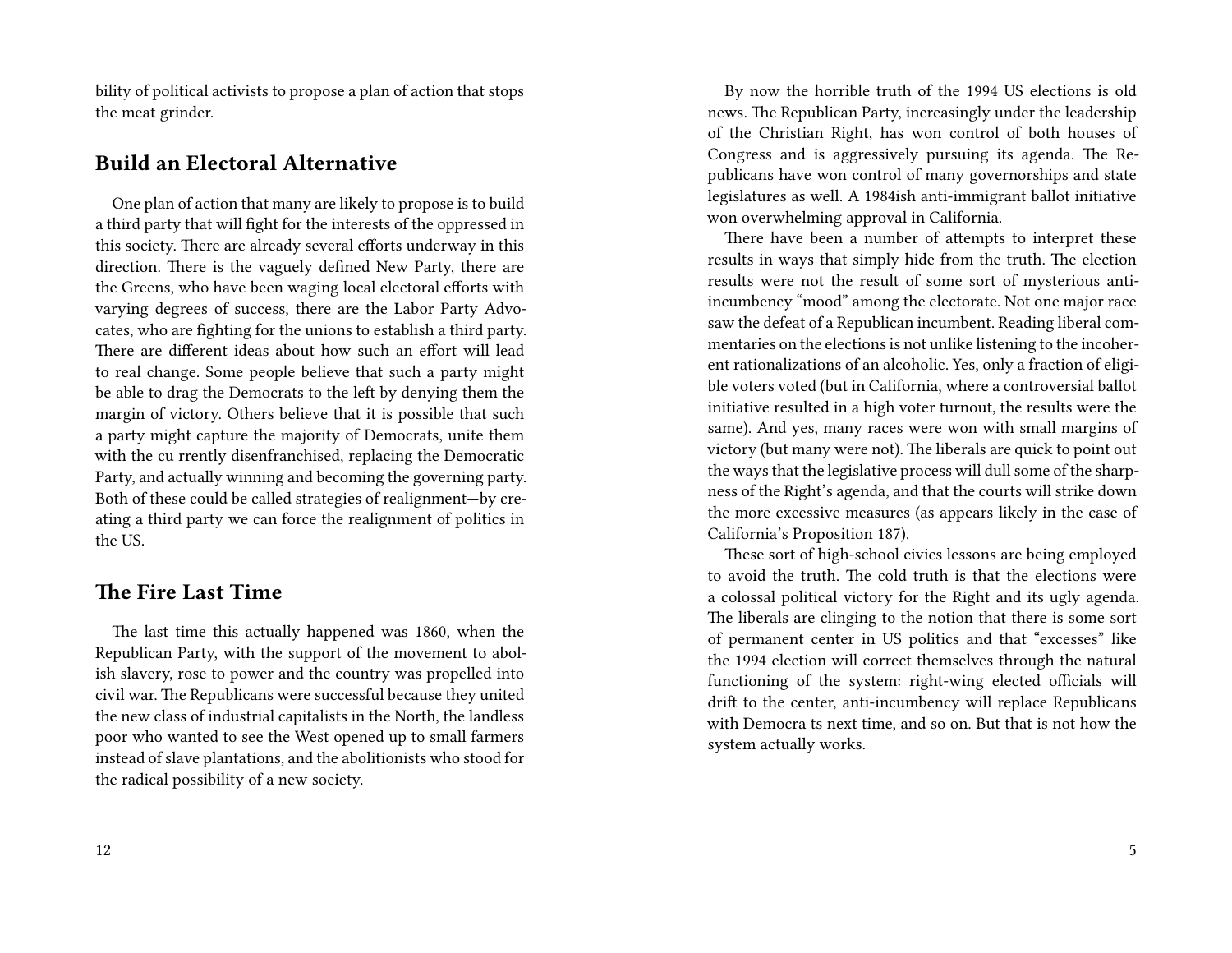#### **How American "Democracy" Works**

The main purpose of elections in the US is to obtain some sort of popular consent for the rule of an economic-politicalbureaucratic elite. It is common for radicals to say that the choices offered by the two major parties in the elections are not "rea l" choices. This is true in the sense that we are not given choices that involve a radical break with the existing capitalist system. But it is not true in the sense that there is no real difference between the political agendas of the different politicia ns and their parties. The elections give us a choice between different strategies for maintaining the existing order and for responding to challenges to that order. In the simplest terms, the choices we are offered are between different measures of carrot and stick—or, more accurately, between different measures of food stamps and police batons. The two parties, and the factions within the parties, represent different sections of the ruling elite, and different views of what is in the best interests of th e elite as a whole. The strength of each faction depends on the resources at its disposal and its ability to mobilize popular support for its agenda—particularly at the polls.

When the system is running relatively smoothly, and is able to channel most discontent into legal and non-disruptive forms, the differences between different politicians and their parties are often superficial. But when the system is undergoing dramati c upheavals, the differences between different sections of the elite become more substantive.

#### **Strategies for Social Control**

That is what is happening now. Capitalism, both in the US and around the world, is undergoing massive restructuring. This restructuring is resulting in dramatic upheavals in people's lives. The Los Angeles rebellion and the Zapatista

#### **The Wrong Lessons**

Looking at these figures, many radical activists are likely to think that they point in an obvious direction. Our responsibility, they will argue (as they have in the past), is to register and mobilize this potential majority of voters to defeat the Re publicans. Or, if they are more radical, they will argue that since the Democrats are obviously not interested in representing the interests of these various groups, we need to build a third party that will mobilize them and give them leverage in the elec toral process. These solutions will not work because they don't address the larger social processes that have brought us to where we are.

#### **Get Out the Vote?**

The 1994 elections were the first time in a decade that Jesse Jackson has not waged a large-scale voter registration and mobilization drive. In a great many races, a higher turn-out among Black voters would have given the Democratic candidate a victory . Quite conceivably, the Democrats could have retained control of the House of Representatives, if not the Senate. But what would have been the results for the Black community? Would GATT go down to defeat? Would the cops stop terrorizing the Black commun ity? Would we have won guaranteed health care? Would the courts stop packing the prisons with young, Black bodies? From the point of view of much of the Black community, the difference between the Democrats and the Republicans is a matter of the speed at which the situation will go from bad to worse. There is no dignity in knocking on doors and urging people to vote for being shoved into a meat grinder at a slower speed. After 10 years, Jesse Jackson has exhausted much of his insurgent credibility on such efforts, and wisely chose not to squander what remains. It is the responsi-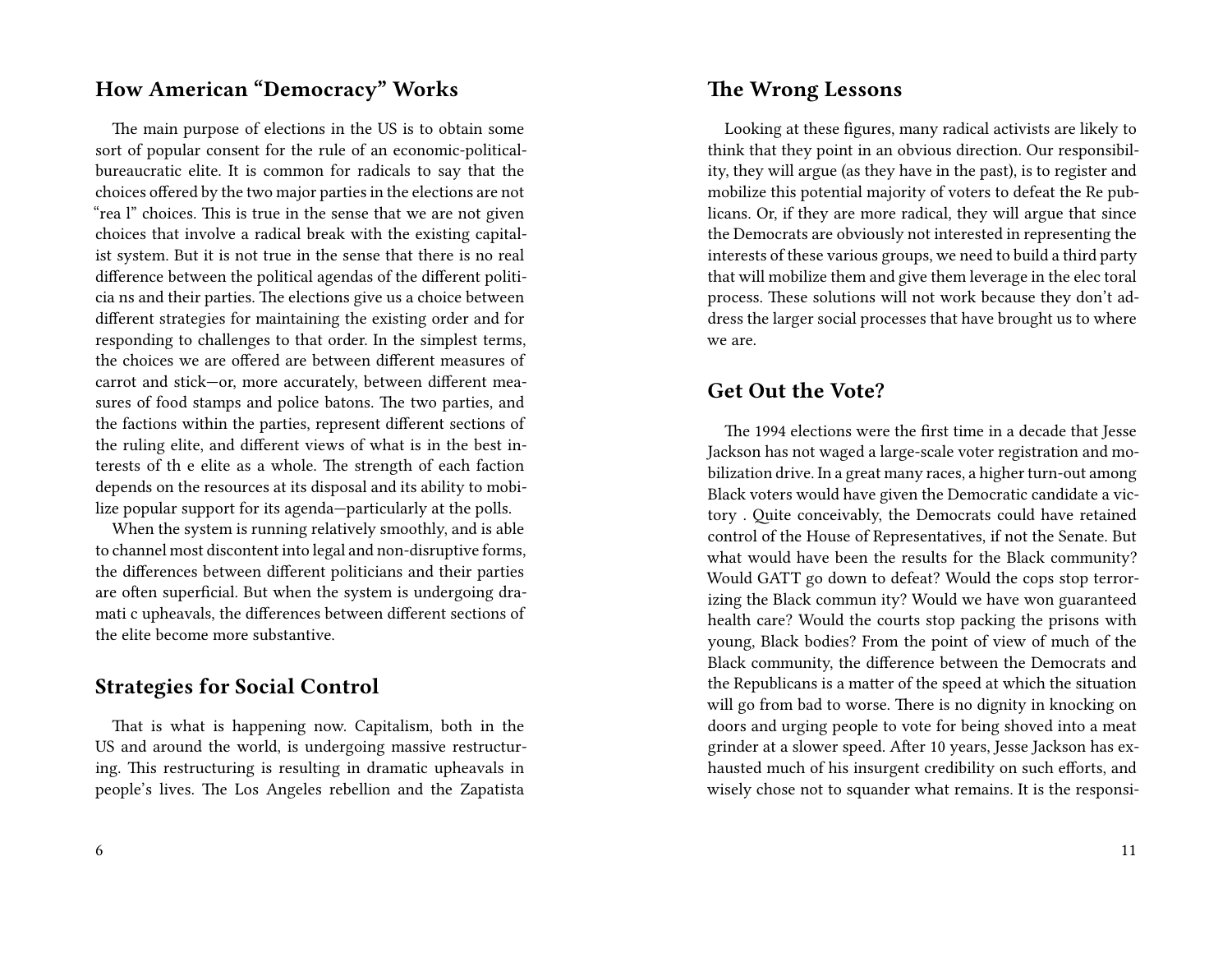#### **Disaffection on the Left and Right**

Bill Clinton's campaign was also aided by the recession that we have since been told is over. This recession was really only the latest episode in the ongoing situation-tragedy of global capitalist restructuring that has been running since the early '7 0s. This recession threw hundreds of thousands of people out of work. (Those no longer looking for work or who have accepted lower-paying or part-time work are no longer counted as unemployed—hence "the recovery.") Particularly hard-hit by the recession, in addition to communities of color, were the children of the white "middle class" working in the new service and information industries. After 12 years of Republican promises that welfare cuts and family values would deliver a better life, the recession split the white suburban vote enough for Clinton to win.

The 1992 and 1994 elections were each an expression, in different ways, of a deep disaffection from the existing order. In 1992 that disaffection found two outlets—Bill Clinton and Ross Perot. Bill Clinton won the election with a combination of white s uburban voters who wanted to throw Bush out but were not ready to cast their lot in with Texas's answer to Napoleon, and the traditional urban Democratic base. In 1994 the traditional urban Democratic base sat out the election and the white suburbanites u nited behind the demagoguery of Newt Gingrich and Pete Wilson.

A look at the breakdown of the 1994 vote is instructive. Almost without exception, the Democrats won majorities among the low- and middle-income voters, among non-white voters, among urbanites, among youth, among women, and among gays, lesbians and bis exuals—groups that, taken together, constitute an overwhelming majority of the potential voting populace. But because these groups are less likely to vote, the average voter was a straight, white, upper-middle class suburban male—and he voted accordingly.

uprising are only the most apparent indications of the socially explosive potential of these changes. The failure (and potential further failure) of the system to channel discontent into acceptable forms is forcing the ruling elite to consider new strategies for social con trol. Beginning in the 1930s with the New Deal, and continuing through the 1960s with the Great Society programs, a central feature of social control in the US has been a variety of social welfare programs that have given the poor a sense of investment in the system, and that have fostered a mentality of dependency that has tended to weaken the appeal of more radical politics.

In the late '60s this strategy for social control began to break down, and proved unable to effectively contain mass challenges to the system. The system was forced to concede to certain economic and political demands coming from the Black community, t o end conscription, and to withdraw from Viet Nam. This failure led to the development of a new and more repressive strategy for social control. The elements of this strategy are now familiar features of life in the US: a decline in real wages and the exc lusion of unions from new industries, cuts in education and social services to the poor and other policies that would tend to break the fighting spirit demonstrated by the urban rebellions of the '60s, massive prison construction, and a "war on drugs" to fill the prisons with potentially rebellious youth of color. In short, a war on the poor. At the same time there was a need to mobilize popular support for these policies, to break the white middle class and white workers away from their traditional suppo rt for liberal social programs. Restructuring was undermining the economic position of these relatively privileged whites as well—the trick was to convince them that these changes were the result of excessive government spending on the poor and a sort of moral rot, represented by permissive attitudes on sex and drugs, that demanded a "get tough" attitude.